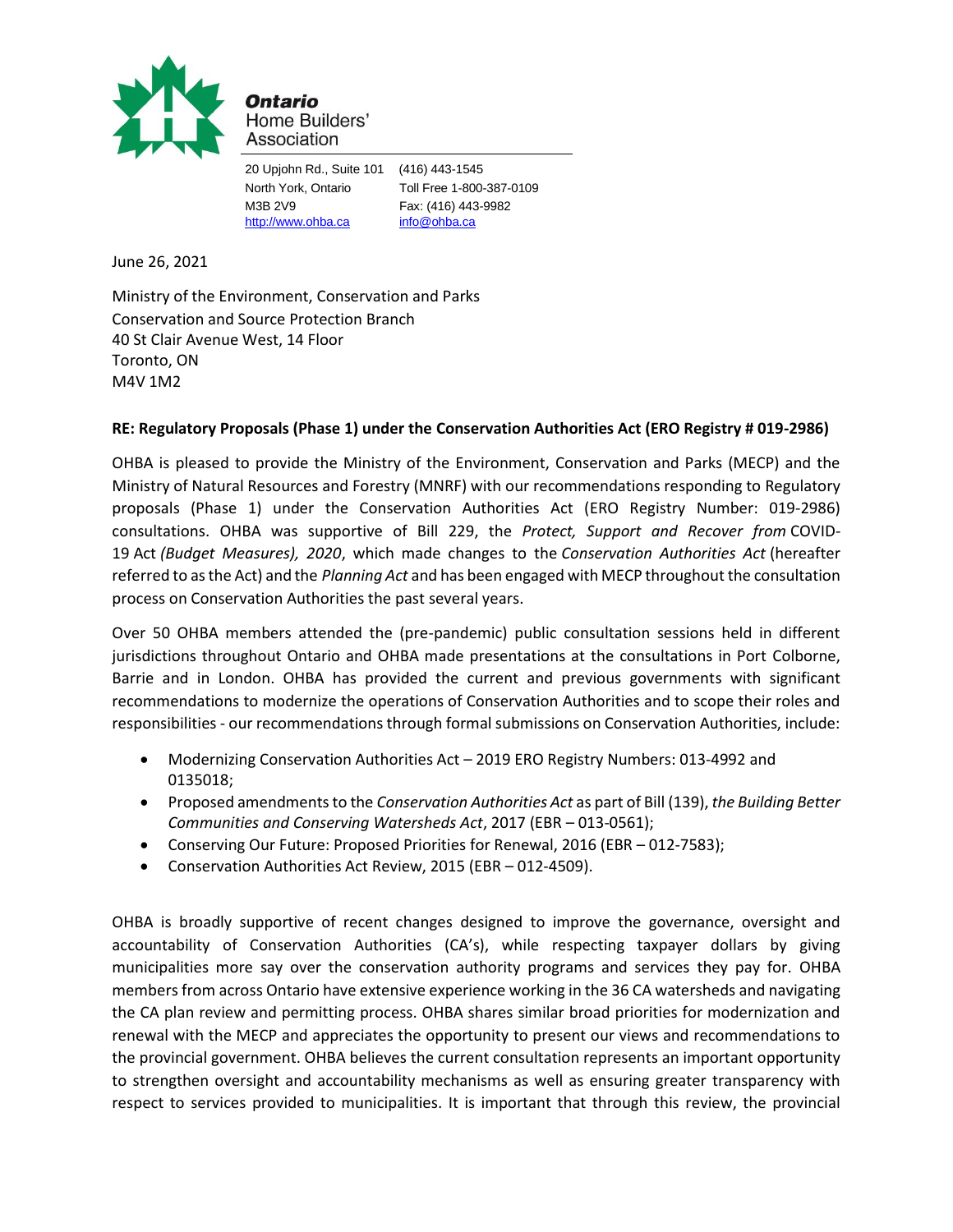

20 Upjohn Rd., Suite 101 (416) 443-1545 North York, Ontario Toll Free 1-800-387-0109 M3B 2V9 Fax: (416) 443-9982 [http://www.ohba.ca](http://www.ohba.ca/) [info@ohba.ca](mailto:info@ohba.ca)

government continues to clarify the roles and responsibilities of CA's within the broader provincial legislative framework.

## **Programs and Services Delivered by Conservation Authorities**

OHBA is supportive of CA's fulfilling their core mandate, as per the objectives set out in the *Conservation Authorities Act* and are set out through regulation, and particularly through sections 21.1.1, 21.1.2 and 21.1.4 of the Act. This will ensure that the objectives of the CA meet and fulfill its core mandate of watershed management, being accountable to the relevant municipality through prescribed funding requirements and with a full transition plan in compliance with Schedule 6 of the *Protect, Support and Recover from COVID-19 Act, 2020.* In addition, OHBA recommends that the core mandate of the CA's must be examined carefully as water and natural heritage resources are provincial interests that are best managed at a watershed scale with active leadership from CA's. As such, the province needs to maintain or increase funding for the existing and any expanded mandated programs and services. OHBA further supports the implementation of municipal agreements, if necessary, as a means of providing greater transparency on CA activities and programs.

OHBA supports requiring CA's to develop and implement a program or service to address natural hazards such as flooding or erosion as an objective of the Ministry of Natural Resources and Forestry. We would note that these programs should be in compliance with the Provincial Policy Statement. OHBA is also supportive of having more defined CA processes for the acquisition and disposition of CA owned lands.

## **Non-Mandatory Conservation Authority Programs and Services**

Having mutually agreed upon memorandums of understanding (MOU's) between a municipality and a CA, OHBA feels that such MOU's will help ensure greater accountability and transparency for non-mandatory programs and services developed and delivered by CA's. OHBA is supportive of the proposed implementation of this unproclaimed section of the Act. OHBA also supports there being prescribed dates set out in the proposed regulation for CA's to comply with having MOU's in place along with relevant transition plans, inventories, programs and/or services.

#### **Governance and Oversight**

As noted in the proposed regulatory package,

"Under the Conservation Authorities Act, conservation authorities (the membership) can establish advisory boards as they consider necessary to provide advice to themselves. The composition of these advisory boards varies depending on their purpose; many are sector based (development, agriculture) and generally include conservation authority members, key stakeholders, subject matter experts, and members of the general public, and could include Indigenous members." - Regulations Defining Core Mandate and Improving Governance, Oversight and Accountability of Conservation Authorities, page 27.